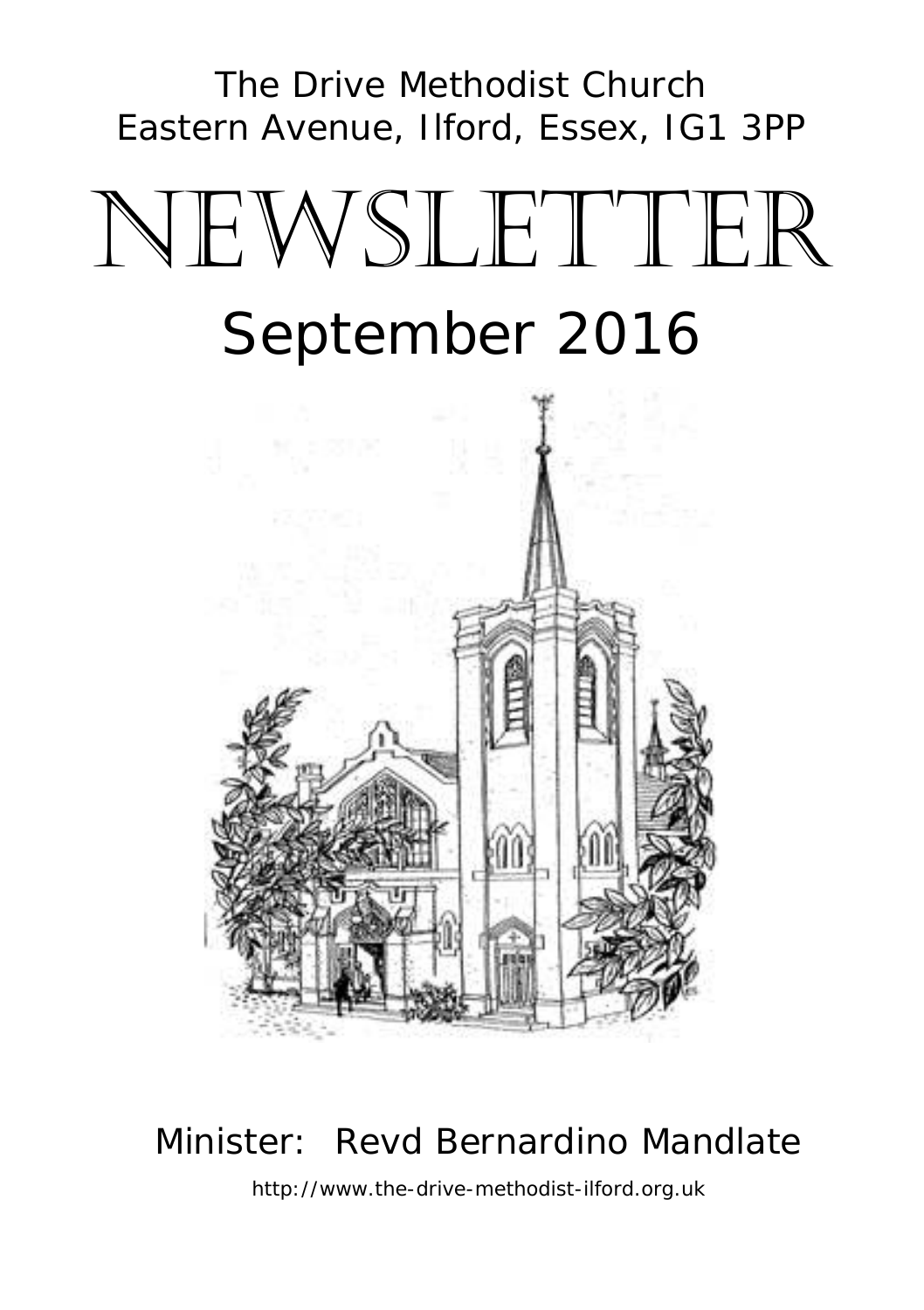### **Our Minister Revd. Bernardino Mandlate.**

At the time I needed to pass this edition to John and Audrey for printing Bernardino was away on a holiday, and I was unable to contact him, so it is not possible to include a message from him this Month.

**How did I get Here.**

I sometimes ask myself how did I get to be so involved in our church life. I am not sure how I would survive without it, and I do not intend to find out. Even at the times I am not as well as I would like, my thoughts are "how can I keep going", but a regular word with our Lord who gives skill and dedication to Janet and the medical staff who look after me has never failed. We should not always expect the Lord to answer our prayers directly to us, but does hear and answers in many ways we do not always recognize immediately.

*Roy Brunnen*

#### **Jeremy Foster's Eulogy to Peter Foster 27 April 1925 to 11 July 2016**

As a boy, Dad lived in Hainault with his parents and younger brother David. At that time, Hainault had a rural aspect and the family were virtually self-sufficient. They kept rabbits and chickens in their garden and grew all the vegetables they needed on two allotments. Dad told me once that some of his happiest boyhood memories were of the hours he spent helping his father tend the allotments.

Family activities consisted of trips to the music hall, football matches (West Ham of course) and fishing trips. These activities stayed with Dad all his life. He was a keen gardener growing show standard chrysanthemums and propagating geranium cuttings to sell at the Scouts Plant Sale. In his younger days he played football and for many years held a season ticket at West Ham. He had a lifelong interest in the theatre and as a stalwart of the Drama Group he appeared in numerous amateur dramatic productions. And he enjoyed a lifetime of fishing endeavour, devoting the last 30 years to the pursuit of salmon on the Scottish salmon rivers.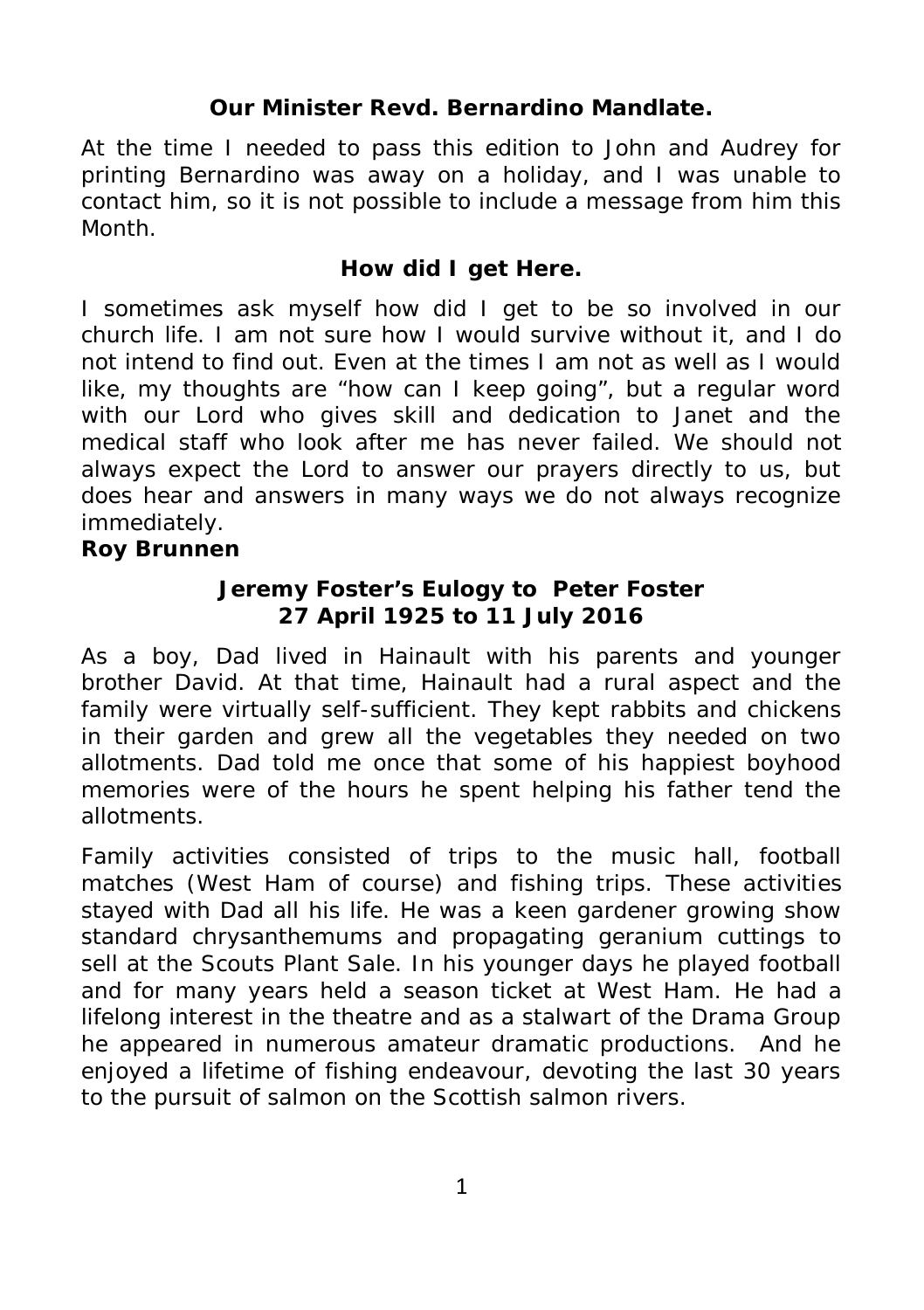Dad was educated at Brentwood School, but left aged 17 and started to study for his Accountancy exams. In 1943 he was called up and joined the Royal Corp of Signals fighting in Normandy, landing shortly after D Day and in Holland during the Battle of Arnhem. He was demobilised in 1947, probably one of the few privates to have a made to measure de mob suit on account of his exceptionally long arms.

Dad met Mum in 1948 at a dance in a Hall in Kensington Gardens. They were married in 1951 and enjoyed over 60 happy years together. Dad qualified in 1952 and became Financial Director of Mount Charlotte Investments, a hotel and with Tolemans and was instrumental in guiding the company through a series of acquisitions to create what, at the time, was the largest car delivery operation in the UK.

Since moving to Bethell Ave in 1956 Dad has been a loyal servant at both the Cranbrook Park Methodist Church and later here at The Drive. As Treasurer, he managed the finances for three major property developments costing well over £1m in today's money. He was a member of the Drama Group, he was Senior Steward, he chaired the Church Life and Finance Committees, he was a member of the Property Committee regularly supporting the Saturday Work Mornings until he was well into his eighties and for many years he was a leading member of the Church tennis club.

In retirement, Dad spent as much time as he could with Mum at their cottage on the Norfolk Broads. They were never happier than when they could welcome family and friends to the house. Dad delighted in watching and supporting the progress of each of his thirteen grandchildren of whom he was immensely proud. He never missed a school concert, graduation, pass out or other milestone in their lives.

*Jeremy*

# **Thank you**

Jeremy, Nicholas, Isobel, Rosalind and their families wish to thank everyone at The Drive Church for their kind support and good wishes following their father's recent passing. A total of £1093 was donated in memory of Dad and this money has been shared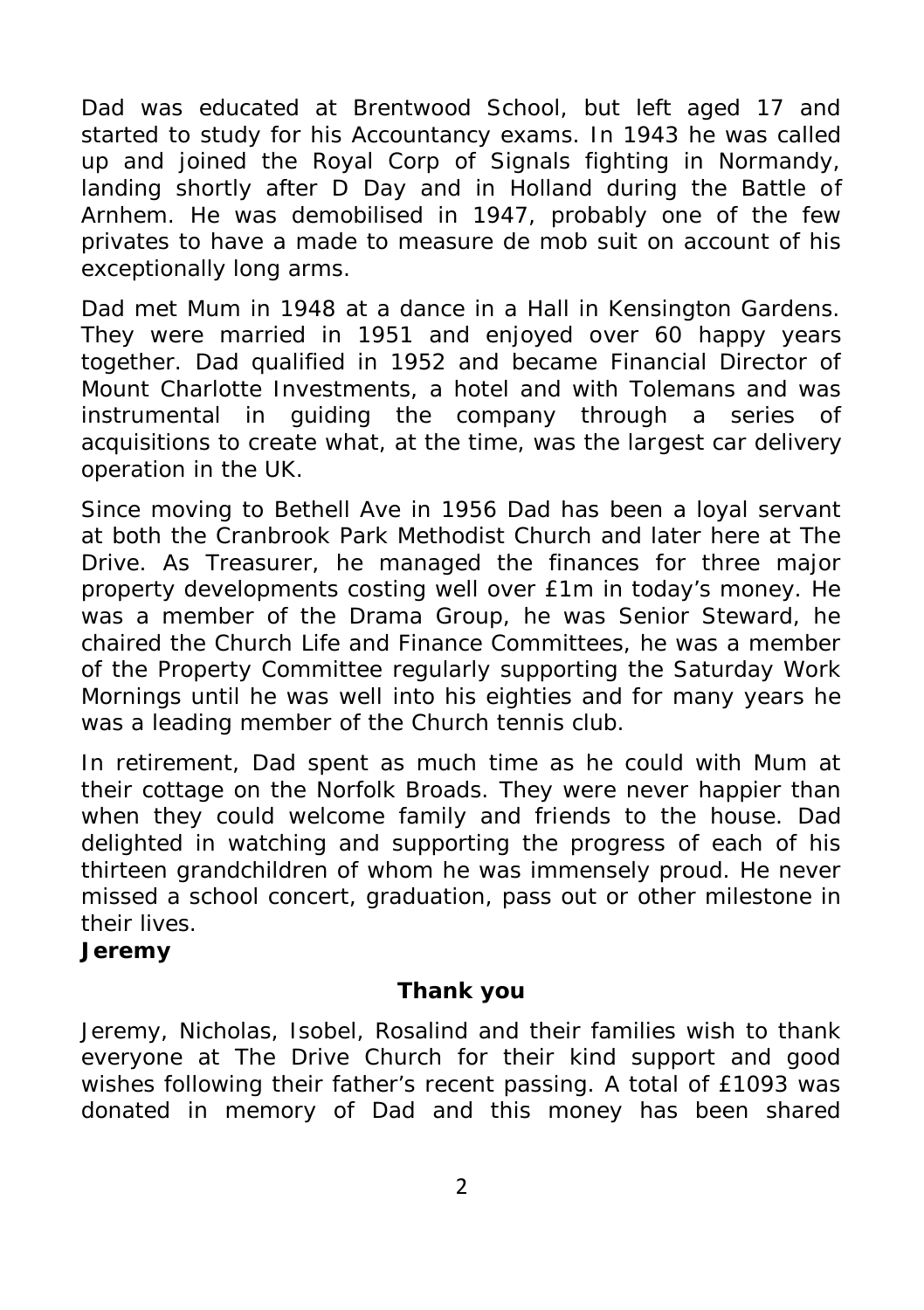between Royal National Institute for Blind People and Cancer Research UK.

*Jeremy Foster*

#### **May Levett**

Many readers will remember May who was a long standing member of the church who spent the last years in a care home. We are sorry to have to report that May died on 21<sup>st</sup> June. Her funeral took place at the City of London Cemetary on 12th July and was led by Dino.

#### **Happy Birthday**

I have become aware that Theadora Garner will reach the grand age of 15 in September, and we wish her a happy day.

During the month it is also the birthday of Elizabeth Amah and myself.

I would also be pleased to include other birthdays each month, but can only do so if I have the details. So if you would like to let me have your dates I can publish them. *Roy Brunnen.*

Many of you may remember my good friend Yvonne, who used to come to this church. Her husband, Mark, has been very ill and he is currently in intensive care at Papworth, a specialist heart and lung hospital, in Cambridge.

Please remember Mark, Yvonne and their son Shaun in your prayers. Yvonne has been grateful of everyone's good wishes and support and we hope and pray Mark makes a speedy recovery. *Jo Wright*

#### **Action for children**

Thank you to everyone who supported the Action for Children afternoon tea. A grand total of **£175.30** has been sent to the charity.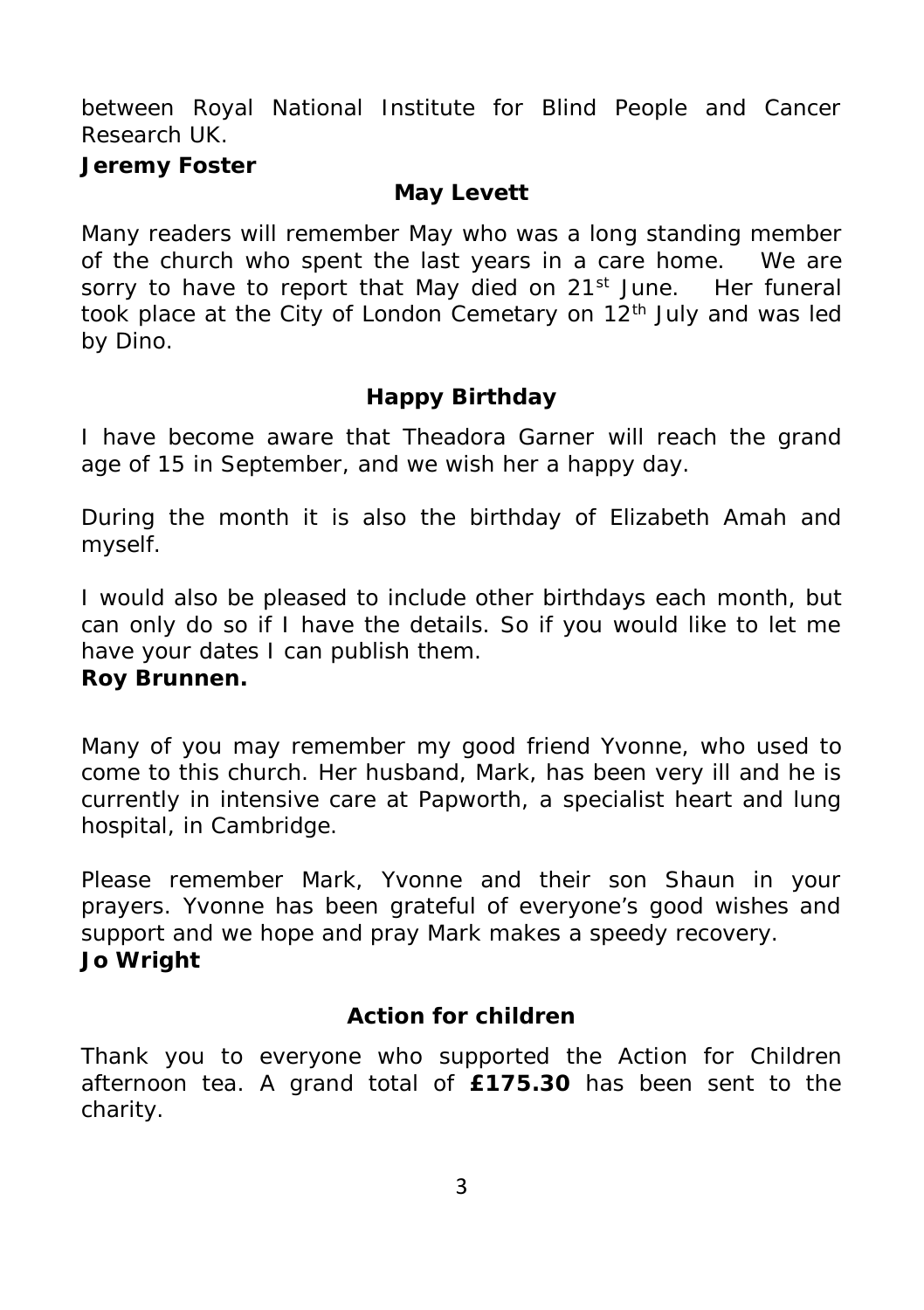A special thank you goes to Lorraine who cooked all the delicious scones!

During the afternoon the flower arranging team presented Mum (Catherine Sayers) with a lovely Hydrangea and box of chocolates. This was in recognition of her many years of service beautifying our church with her flower arrangements. *Jo Wright*

**If it's September it must mean COFFEE MORNINGS!!**

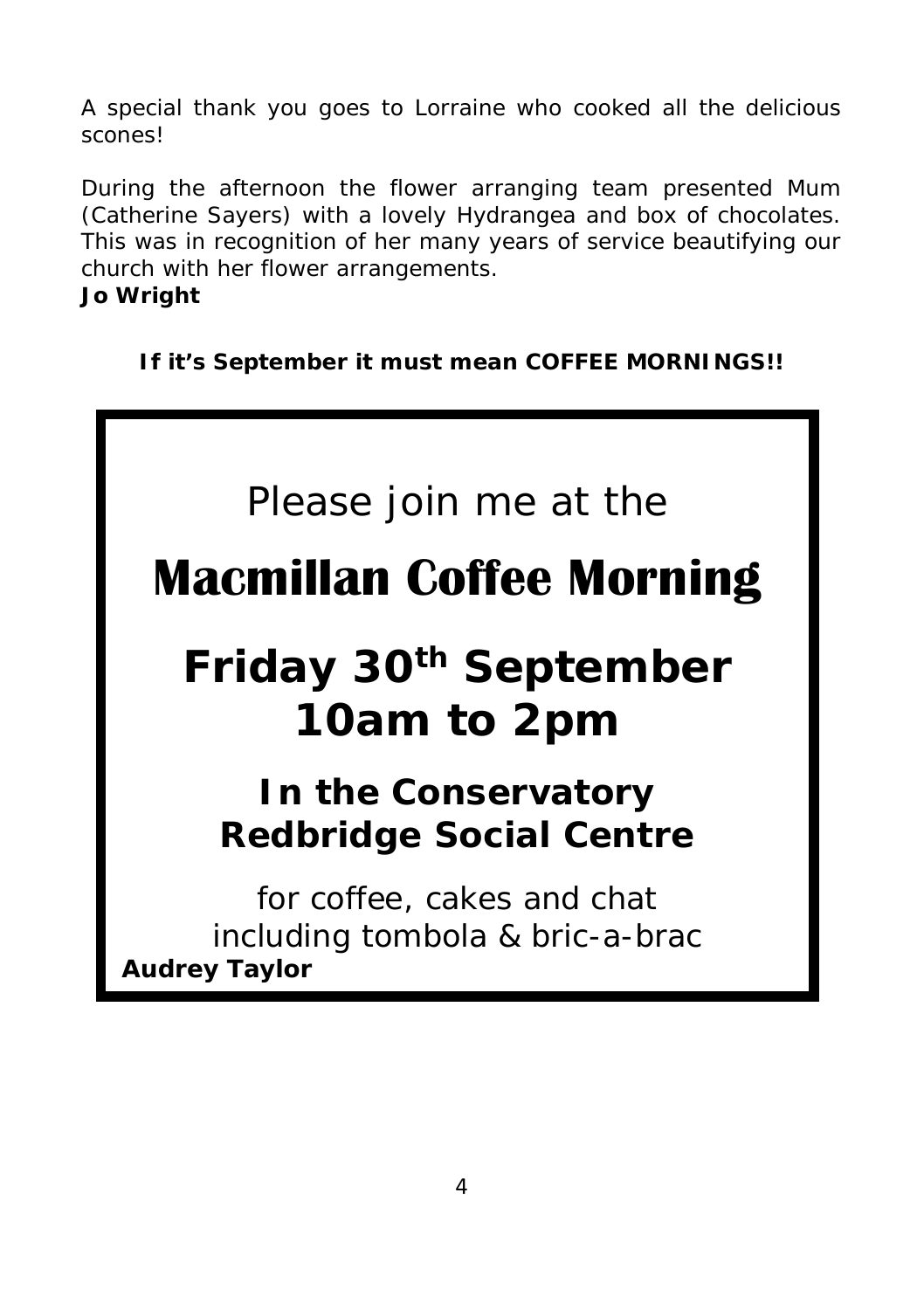**Macmillan Coffee Morning.**

Please come and support Janet & Jeff Wragg on Saturday 1<sup>st</sup> October from 10am to 12 midday in the church parlour.

We are raising funds for the babies and young children at University College Hospital Macmillan Centre.

Your help, support and cakes are much appreciated. We also need donated gifts to sell.

We hope to see you there. *Janet & Jeff.*

# **Our Songs of Praise**

On Sunday 21<sup>st</sup> August we had a morning of hymn singing. Led by Andrew our excellent organist and choir master. We had asked the congregation to submit their favourite hymns over the previous two weeks, and received more than enough to fill the service. Andrew also included some short hymns to be sung as part of prayers and readings. Some of the favourite hymns were introduced by the person submitting them, and others Andrew introduced. There was also a slot where members could request a hymn during the service. Two of our junior members, Rohit and Renyl, led prayers, and Michelle and Theadora led the prayers of intercession.

We found this service very uplifting and enjoyable. We must have another in the future. *Roy Brunnen*.

**Visiting friends over the summer**

One of the advantages of having friends scattered all over the country is that you can have quite a decent summer holiday by borrowing a couple of spare rooms…

I've just spent a couple of weeks in Scotland, first visiting my friend Lisa who is a teacher in Montrose, then singing with the Valentine Singers at the Edinburgh Festival.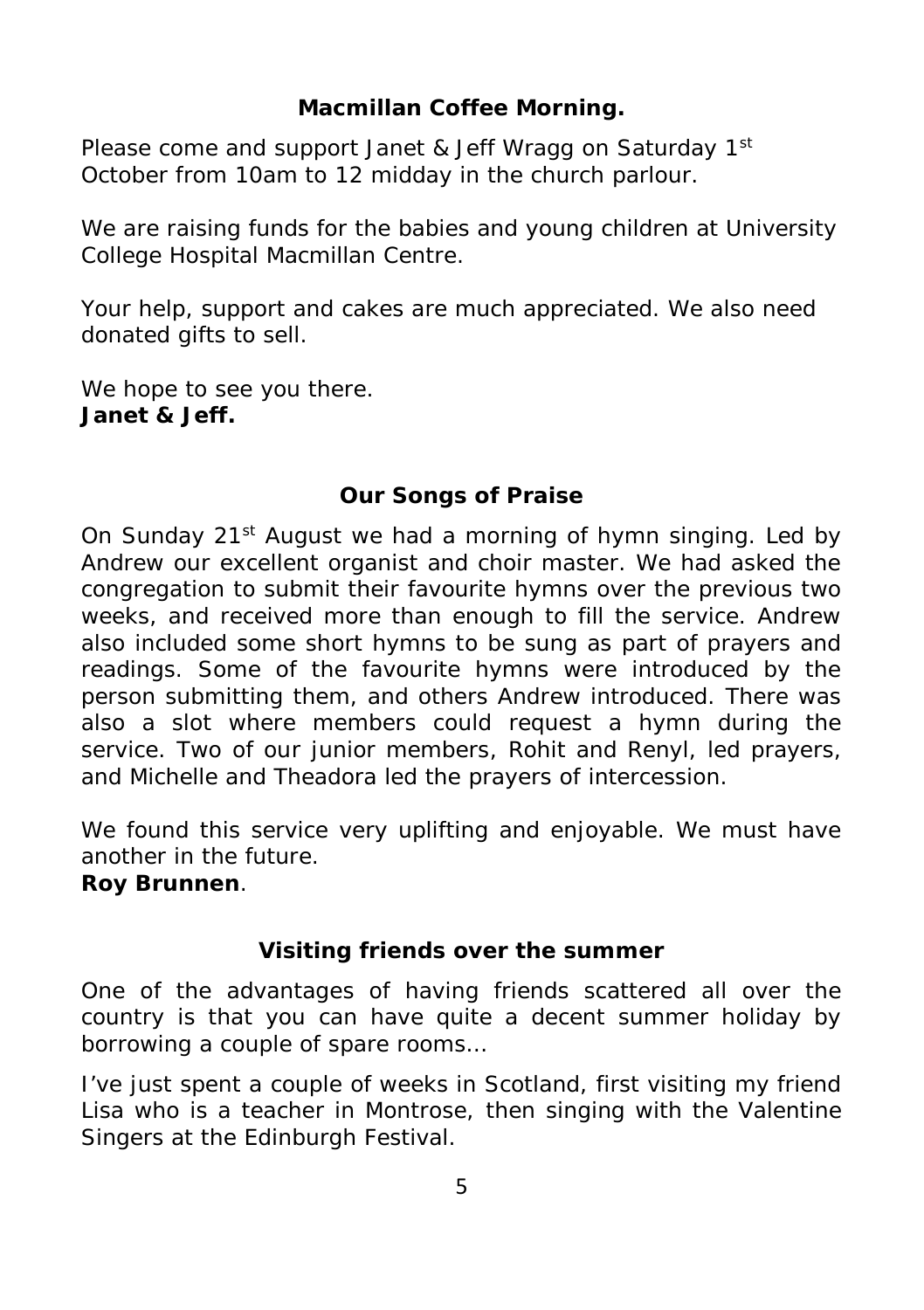On the way home, I stayed couple of nights with our former minister Stephen and his wife Philippa, in Settle in the Yorkshire Dales. Their son Robert was also there, because on the first evening we were all going to Farmer John's annual barbecue. This was a fantastic community event with over 150 people attending. I took a photo of the table groaning with the desserts people had brought – no pressure for our harvest lunch, Thea…

Apart from the wonderful hospitality and a beautiful walk round the Ingleton Waterfall Trail, it was also really interesting to have a look around the newly completed St John's Methodist Church building. When I last visited three years ago, Stephen showed me around the existing Victorian church building, an imposing structure on the street scene complete with tower and spire. Knowing he likes a project, I said to him, "So what are you going to do to this one, then?" "Oh, knock it down," was the casual reply. Sensing my initial shock at this news, he explained that the church members had been considering this for many years, and having Stephen in post was just the driving force they needed to get the project off the ground.

Last year, the new building was complete. It is an extension to the church hall across the road, and the whole building has been modernised at the same time to create an integrated worship space and community hall. The day they moved from the old to the new church, a special hymn was sung, written by one of the congregation, which they started singing in the old church and finished in the new, having walked across the road.

Whilst it is always sad to see a much-loved building and local landmark go, the new building that they have created across the road on one site works really well. It is a very modern, light, bright space with new furniture to match and just one or two reminders of the old building such as the war memorial and handles on the doors to the church. Together with the upgraded hall and meeting rooms that are used by many and various community groups and a linking lobby space where weekday coffee mornings and lunches are held, the whole complex works as one unit.

The old church has already gone, with four houses being constructed on the site using some recycled building materials from the church building. A church member who lives opposite has the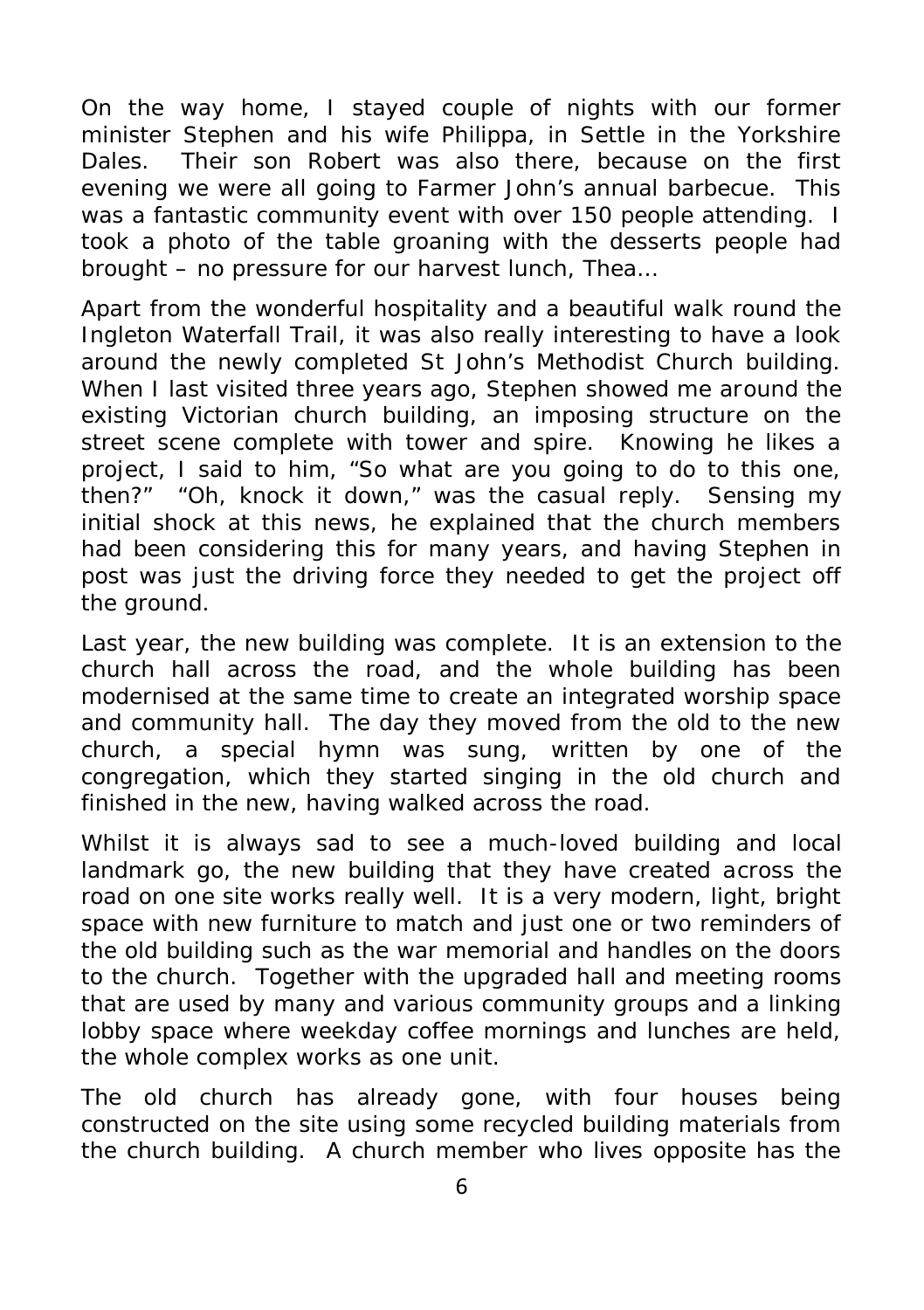finniel from the top of the old spire concreted into her front garden – and has changed the deeds to her house to make sure it stays there!

Have a look at the website *www.settle-methodists.org.uk* to see pictures of the old and new churches.

I also had a chat to Stephen and Philippa about Peertalk, the organisation they have been setting up to provide support groups for people with depression and their families. They have run some successful awareness days, and the first support groups are being set up. Finding and training volunteers, as well as raising the profile of Peertalk, all take time, but they are confident that their first year targets will be met and that it will grow steadily from now on.

Look at their very attractive website *www.peertalk.org.uk* for more information.

And finally, many thanks to Frank Sayers and Brian Taylor who kept the music going in my absence!

*Andrew Taylor*

**Please help to keep our church clean and smart. Work morning**

There will be a Church work morning on Saturday 17<sup>th</sup> September from 10am.

Jobs include light cleaning, gardening and generally tidying up. Your help will be greatly welcomed. *Jeremy Foster*

> **The Drive Methodist Book Club Was it a Good Read?**

This is open to everyone.

All you need to join is a Bible in your favourite version or an audio version of the Bible.

No expertise is required.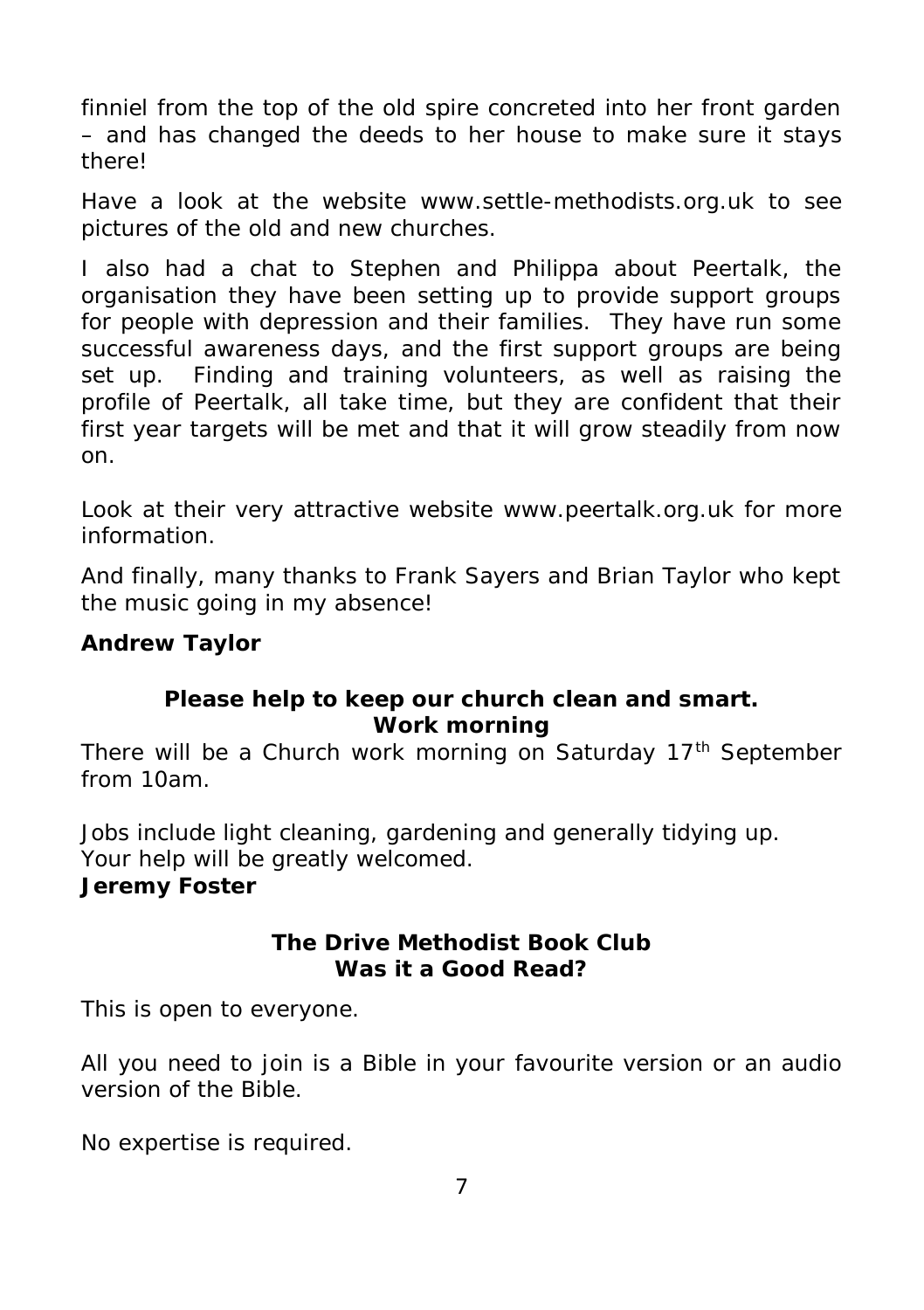Every month we encourage you to read or listen to one of the books in the Bible. Read or listen to it just like you would any other book in your own time.

The Book for September has been chosen by the junior Church and is Jonah. This would be read so that it could be discussed during the last week of September.

The Book for October has been chosen by some of the congregation and is Jude. This would be read during October and could be discussed during the last week of October.

Towards the end of each month we hope that some of you will meet with other members of the Church to discuss the book:

Was it a good read?

What did you find encouraging?Jan and John will be hosting a book club once a month during the day at their house which is near to the Church. A time is still to be arranged.

If you can host a book club or can form a group which can take turns to host the event, or meet out to discuss over coffee somewhere, please let us know so that we can encourage one another.

Remember a book club can be any number of people from 2 to about 8. If you are visiting someone who cannot always attend church, maybe one of the times you visit could be a book club meeting.

This is not the same as a bible study. It involves reading or listening to a whole book in your own time to get to know what that book is about and to think about what you thought of it. The coming together is a chance to exchange ideas and to get to know one another better. We all need to be prepared to say what we think about the book in the same way as we would if we attended any other non-religious book club.

If you have any problems finding an audio version, want to find out more or have any useful suggestions please speak to one of us. Happy reading *Moji Banjo, Jan Pearson*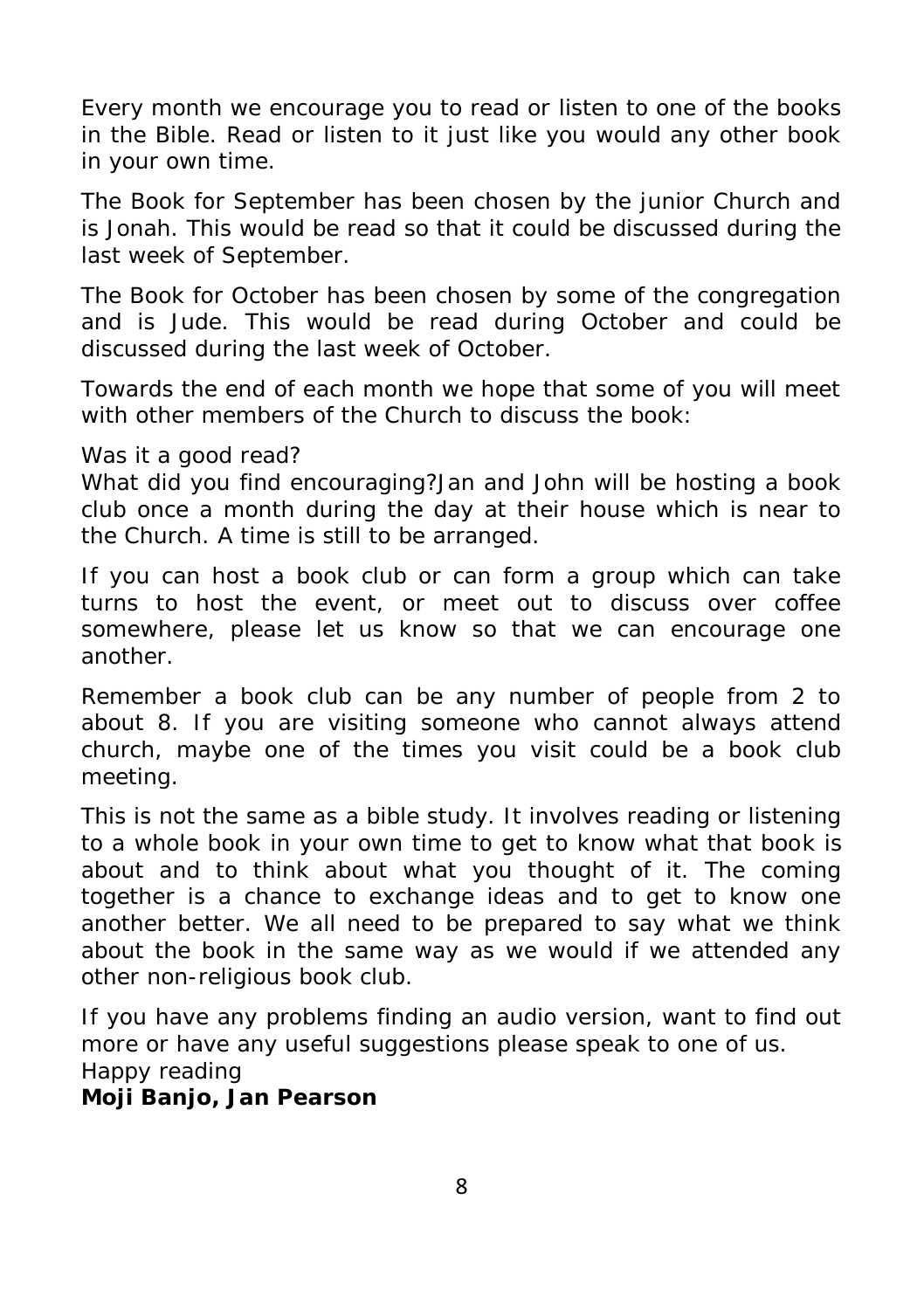## **The Reverend Canon John Barwick Barnes**

Father Barnes died peacefully in his sleep on Sunday 7<sup>th</sup> August 2016.

Many years ago, I was at a coffee morning at Barbara Hills house and heard some clergy talking about "Spiritual Life", the regular feature written by Revd. George Thompson Brake for the Ilford Recorder. He quoted from the newsletter of St Mary's church, High Road, Ilford. It was from an article written by the then vicar, Father Barnes. It seems that St Mary's newsletter was "snapped up" very quickly and they had to do a rerun.

Soon afterwards, George Thompson Brake was preaching at The Drive. I asked him to autograph my Ilford Recorder and told him why. It is still here somewhere.

I don't think I met Father Barnes until he had retired from St Mary's and became Chaplain of the Ilford Hospital Chapel.

The Thursday lunchtime service became a regular feature. When St Clements Church was sold, many members of the congregation attended the chapel every week instead of finding a regular Sunday service. As a child attending Ilford High Road Methodist Church, I remember a local preacher called Mr Thornley, whose day job was Headmaster of Cranbrook College. Father Barnes had been a pupil there and was very impressed by Mr Thornley. Sadly, this school closed down recently.

Father Barnes suggested having something at the chapel involving the Methodists. With the help of Martin Fairhurst, Frank Sayers and Doreen Weller, Charles and Sara Wesley (alias John Tayler and Catherine Sayers) made a return visit to Ilford. Frank's "TV interview was unforgettable.

Many people came to the dress rehearsal at The Drive. Andrew Taylor and Duncan Paterson organised the music. "Charles Wesley was able to listen to an Anthem written by his talented grandson. This could not have happened in real life – any more than Charles could celebrate his 300<sup>th</sup> birthday!

Father Barnes had a clear, distinct voice and never needed a microphone. He had the ability to command your attention, whether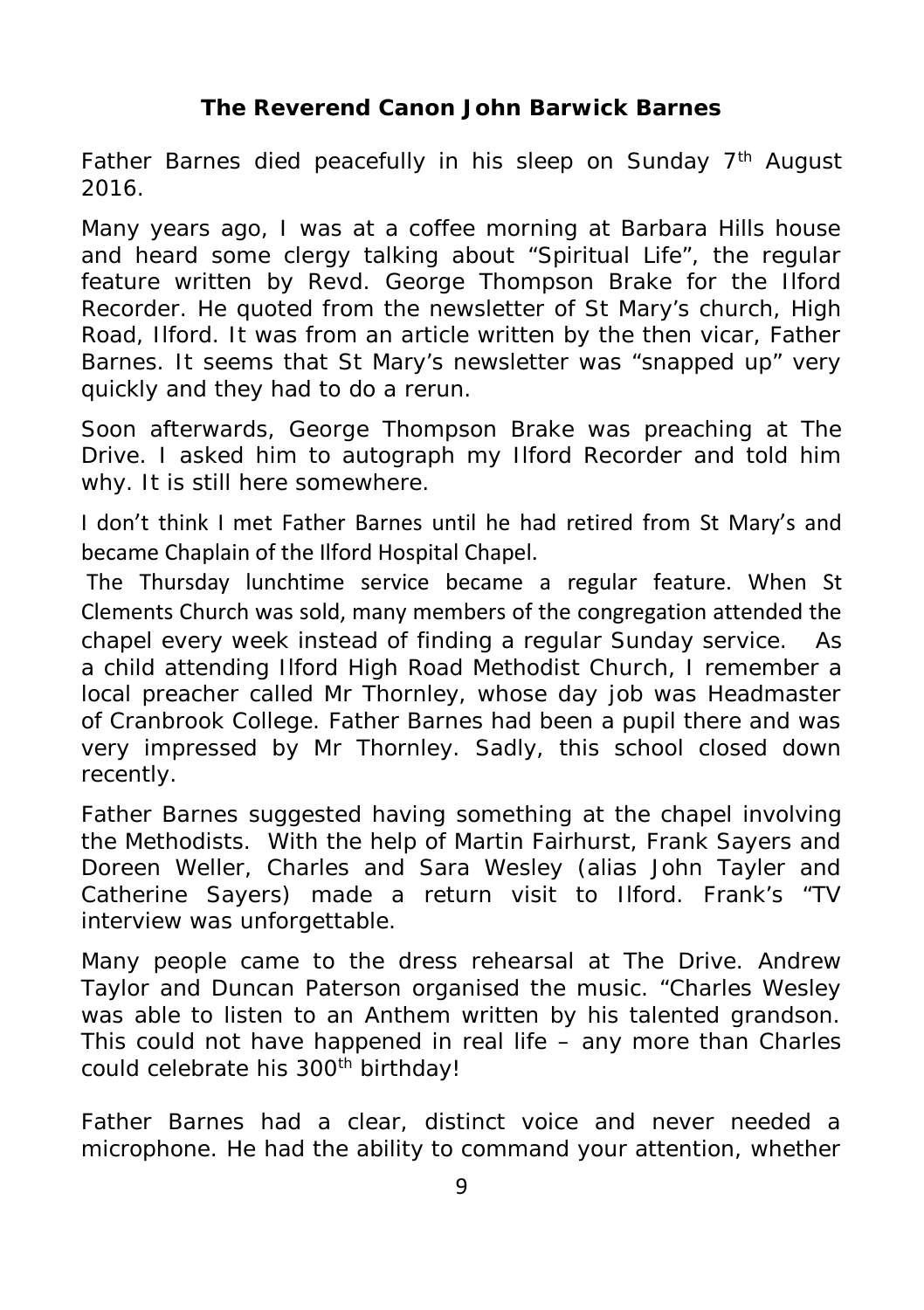it was at the start of a sermon or a vote of thanks to visiting musicians. He always knew the right thing to say.

I shall miss seeing Father Barnes outside Bodger's waiting for the 145 bus home or on the bus going to the Women's World Day Of Prayer Service.

Three line whip? I used to say, knowing that a phone call had been made the previous evening.

I shall miss his memory of past events and people. He saw Ilford Lane Methodist after it had been damaged by a wartime bomb. He was in the Hospital Chapel when the elderly Revd. Sparrow Simpson finally allowed the choir to sing Stainer's "Crucifixion". He remembered Revd. Leonard Barmby, who was the minister when High Road and Ilford Lane became the present Ilford Methodist Church.

But we don't have to rely on memory for this. Father Barnes spoke at the 2011 Golden Jubilee Service. Thanks to Daniel Best, it is all on DVD! *Susan Ruckes.*

**Ilford Lane Church Outing.**

I would just like to say a few words about the day out with the Ilford Lane Methodist church. Susan and I had a lovely day out at Clacton.

The trip was well organised and Lorna came around with bottles of water and packets of crisps.

We had a quiz and Susan had to have 15 right out of 20 and collected a prize.

They came around with cake and chocs.

We arrived at Clacton on a beautiful day. Very nice. *Peter Sharp.*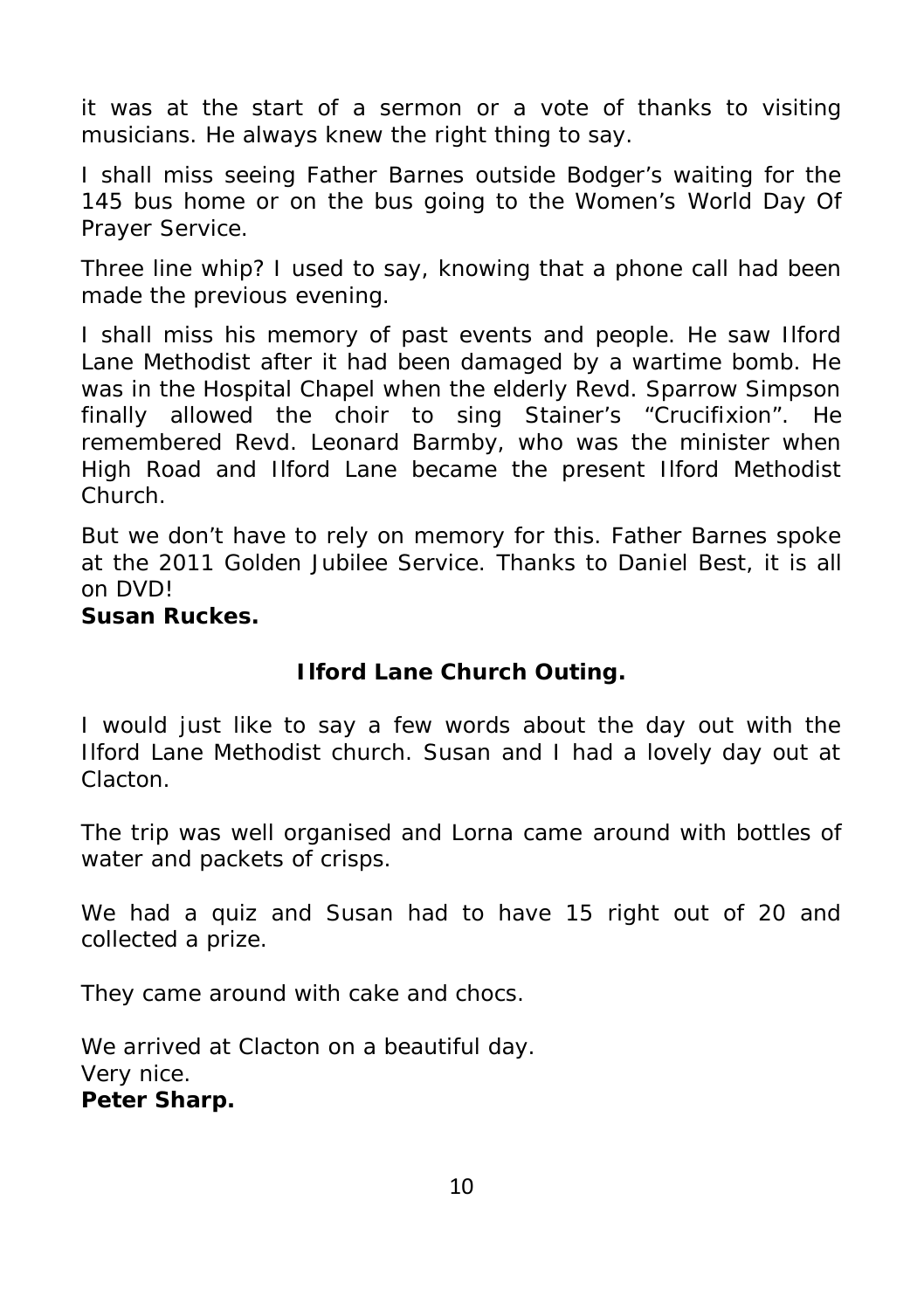**Church Mission Statement of The Drive Methodist Church.**

The Drive Methodist Church aims to be faithful to the commandments of Jesus, and the calling of the Methodist Church.

The calling of the Methodist Church is to respond to the gospel of God's love in Christ and to live out its discipleship in worship and mission, and to fulfil the promises detailed in the Methodist worship book.

Provide a weekly opportunity for all people to worship God in Christ, enable people to grow and learn as Christians through mutual support and care.

Be a good neighbour to the immediate and wider community. Sharing our faith with others through pastoral care, church activities and communication. *March 2013*.